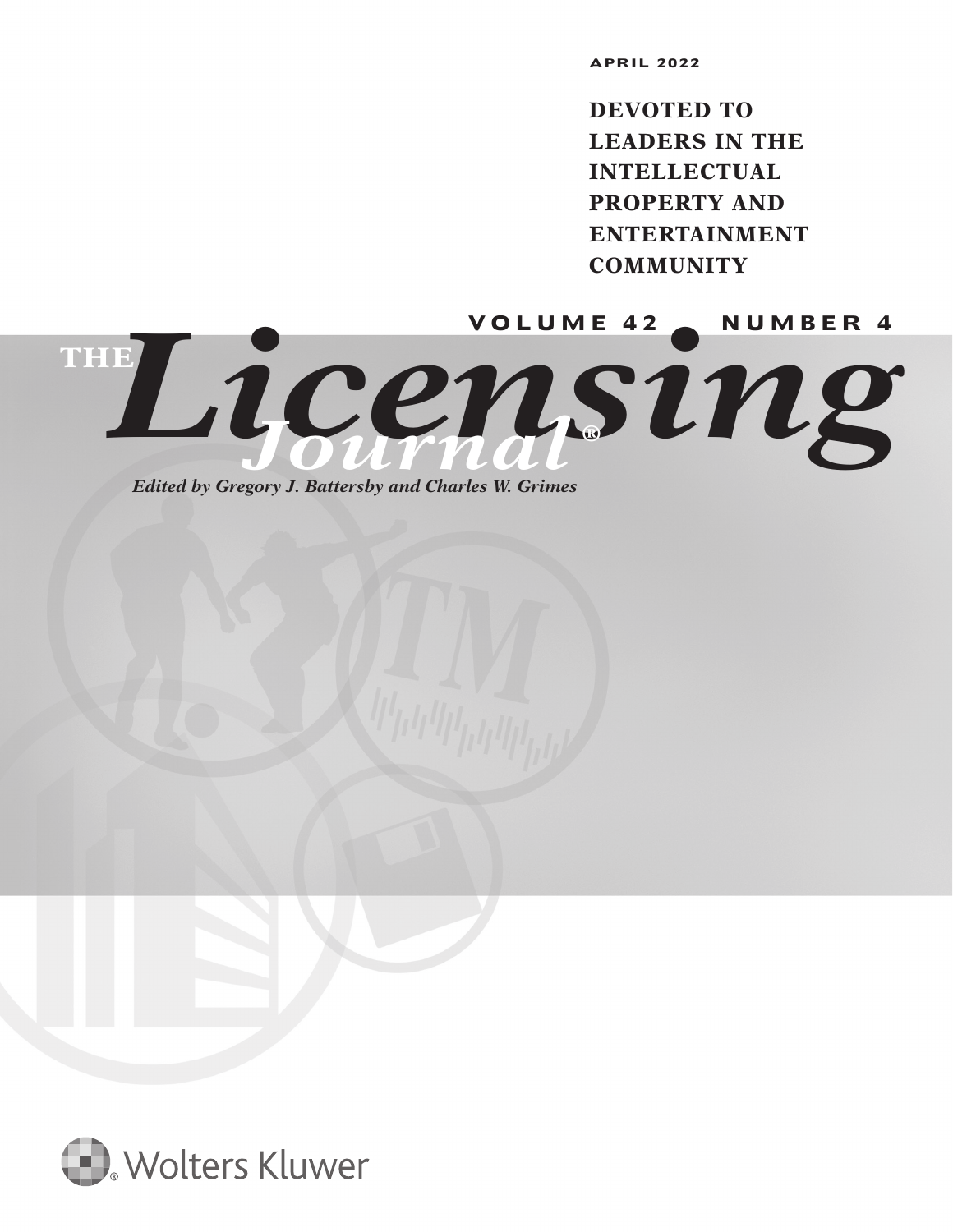# *Recent Judgment Highlights Potential Pitfalls in Technology Transfer Agreements in Egypt*

### **Jennifer Paterson and Mohammad Rwashdeh**

*Jennifer Paterson is a special counsel in the International Arbitration practice group of K&L Gates LLP, based in the Dubai International Financial Centre (DIFC), Dubai, United Arab Emirates (UAE), and is a member of the Firm's Global Associate Liaison Committee. Jennifer read Jurisprudence at Brasenose College, University of Oxford. She was subsequently called to the Bar of England and Wales by Lincoln's Inn and spent five years practising as a barrister in London before moving to Dubai. She has since gained over ten years of experience in the Middle East and regularly advises on matters governed by various regional civil codes, English Law, and DIFC Law. Jennifer represents clients in a broad range of disputes, including in the construction, real estate, and oil and gas sectors. She has acted in arbitrations administrated by many of the local and international arbitration institutions and has full rights of audience before the DIFC Courts and the Courts of England and Wales. She also works closely with local counsel in respect of proceedings before the onshore UAE Courts. Jennifer regularly writes and presents on arbitration developments in the UAE and wider region.*

*Mohammad Rwashdeh is a special counsel in the International Arbitration practice group of K&L Gates LLP, based in the Dubai International Financial Centre (DIFC), Dubai, United Arab Emirates (UAE). Mohammad regularly advises and represents both UAE-based and international clients in a wide range of commercial, intellectual property, civil and criminal disputes. Mohammad has full rights of audience before the Courts of Jordan. He is also licensed as a legal consultant by the Dubai Department of Legal Affairs and works closely with local counsel in respect of litigation pending before the UAE Courts. Mohammad has been instructed as lawyer and counsel in a broad range of contentious and non-contentious matters, including complex commercial litigation and arbitration, construction, corporate, insolvency, anti-corruption, intellectual property, real estate, sharia law, education and training, insurance, data privacy law, and employment. Mohammad has experience in arbitration and enforcing local* 

*UAE judgments and arbitration awards overseas, as well as enforcing international and foreign judgments and arbitration awards in the UAE and Jordan.*

#### **Introduction**

On 17 November 2021, the Egyptian Court of Cassation (Court of Cassation) issued its judgment in Case No. 10305/83, in which it confirmed that disputes arising out of technology transfer agreements cannot be resolved in foreign-seated arbitration proceedings and any clause purporting to refer such disputes to foreign arbitration is null and void.

# **Background**

Articles 72 to 87 within Chapter 1, Part II of Law No. 17 of 1999 (the Egyptian Commercial Code) contain specific provisions relating to the transfer of technology.

Article 72 provides:

- 1. The provisions of this chapter shall apply to each contract for the transfer of technology to be used in the Arab Republic of Egypt, whether such transfer is international, lying across the regional borders of Egypt, or inland. No criterion in both cases shall be observed as regards the nationality of the parties to the agreement or their places of residence.
- 2. The provisions of this chapter shall apply to each agreement on transfer of technology to be concluded by virtue of a separate contract or within another contract.

Pursuant to Article 73, a transfer of technology contract is an agreement in which the supplier of technology undertakes to transfer, against payment, to the importer of technology know-how to use in a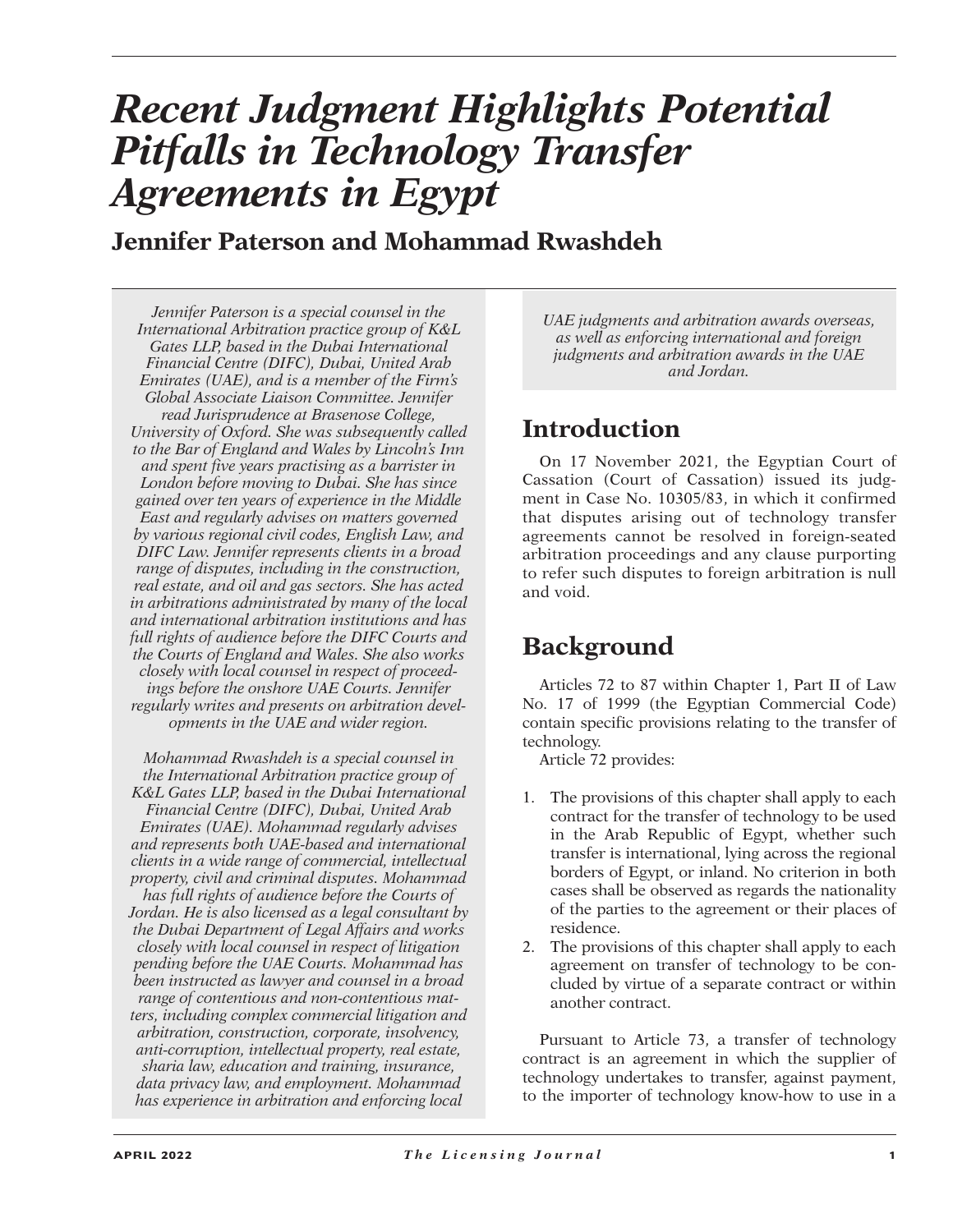special technical way, whether for the production or development of a specific commodity, the installation or operation of machines or equipment, or for the provision of services. The mere sale, purchase, lease, or rental of commodities or trademarks will not be considered a transfer of technology unless it is set forth as part of, or is connected with, the transfer of technology contract.

Although these provisions apply to national and international transactions, the explanatory memorandum to the law (known as the Travaux Preparatoires of the Egyptian Commercial Code) states that the underlying purpose of these provisions is to protect the national interests of Egypt and ensure that local companies have access to imported technology as an instrument for developing the national economy.

Consistent with this purpose, Article 87 of the Egyptian Commercial Code provides that the Egyptian courts shall have jurisdiction over disputes arising out of technology transfer agreements and arbitration is permitted only if it is held in Egypt according to the provisions of Egyptian law.

There has historically been some debate regarding whether Article 87 is a mandatory rule—limiting contracting parties' general freedom to agree to the governing law of the contract and dispute resolution mechanism—or a default position in the absence of a specific agreement to the contrary.

#### **Court of Cassation Case No. 10305/83**

In Case No. 10305/83, the Court of Cassation considered the governing law and dispute resolution provisions of a transfer of technology contract concerning importing into Egypt know-how relating to a medical device. The contract contained an agreement to resolve disputes in arbitration seated in Stockholm, by a panel of three arbitrators, in accordance with the rules of the Chamber of Commerce in Stockholm.

In its judgment of 17 November 2021, the Court of Cassation held that, because the dispute arose out of a technology transfer agreement, the mandatory rule provided in Article 87 of the Egyptian Commercial Code applied. Accordingly, as the parties had agreed, contrary to Article 87, to resolve disputes in arbitration outside of Egypt, the clause was invalid. In the absence of a valid arbitration agreement, the Egyptian licensee was entitled to file a claim in the Egyptian courts for damages arising out of the foreign licensor's alleged unlawful termination of the contract.

In reaching this determination, the Court of Cassation confirmed that the purpose of Article 87 of the Egyptian Commercial Code is to protect national interests, without prejudice to the legitimate interests of the party supplying the technology (usually, a foreign licensor). The judgment explained that, given that arbitration is the preferred method for resolving cross-border disputes, the legislator was concerned about the foreign licensor compelling the Egyptian licensee to agree to resolve disputes in arbitration in an unsuitable place, at great expense, and subject to an unknown law, which may prevent the Egyptian party from claiming its rights. The legislator therefore decided to establish a balance between the interests of the opposing parties by requiring disputes to be resolved by arbitration in Egypt, be decided by Egyptian law, and to nullify any agreement to the contrary.

The Court of Cassation recognized that this rule is a departure from the general principle that parties to commercial contracts are free to choose the place of arbitration and the law to be applied, but it noted that the Supreme Constitutional Court had already confirmed the constitutionality of Article 87.

Finally, it is of note that, while the Court of Cassation confirmed that Article 87 is a mandatory rule, it arguably went further and stated that the Egyptian licensee's submission that a breach of Article 87 of the Egyptian Commercial Code is a matter of public order was correct. If this was the intention of the Court of Cassation, this would be a clear departure from the position taken by the Court of Cassation in 2011 in Case No. 1042/73, where it was held that it was not a matter of public order and, as such, did not apply to contracts that predated the introduction of Article 87 of the Egyptian Commercial Code. If it is considered a matter of Egyptian public order, this could give rise to a defense to the recognition and enforcement of any arbitral award rendered pursuant to a noncompliant arbitration agreement pursuant to Article V(2)(b) of The Convention on the Recognition and Enforcement of Foreign Arbitral Awards (also known as the New York Convention) (*i.e.*, the recognition and enforcement of the award would be contrary to the public policy of the enforcing country).

# **Conclusion**

The judgment of the Court of Cassation in Case No. 10305/83 confirms that if a foreign licensor insists upon a foreign governing law and seat of arbitration in a transfer of technology contract with an Egyptian counterparty, such provision is likely to be declared